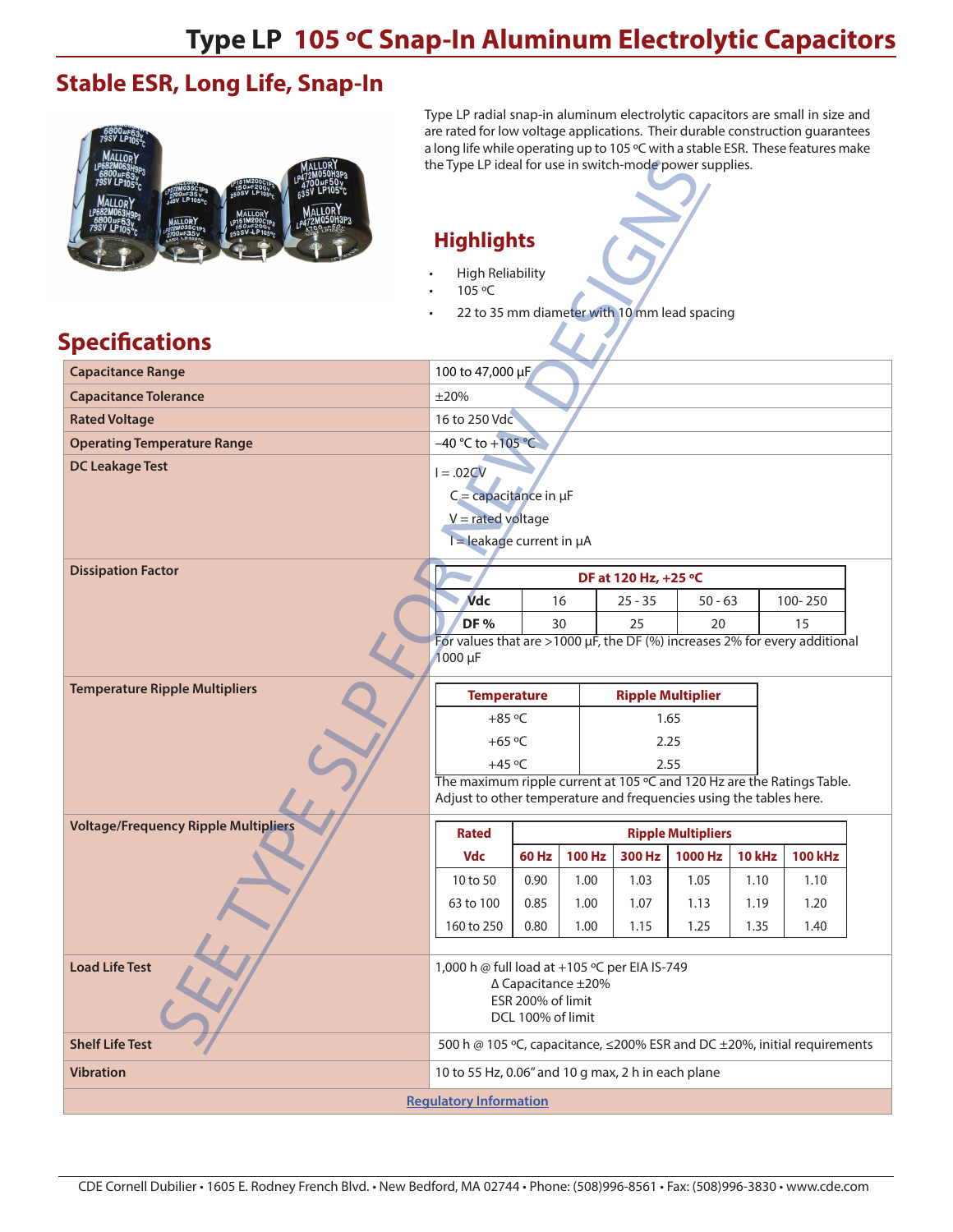## **Part Numbering System LP 332 M 025 A1 P 3 Type Cap Tolerance Voltage Code Polarity Sleeve LP**  $821 = 820 \text{ }\mu\text{F}$  **M** =  $\pm 20\%$  **025** = 25

|                         |                  |                 |                 |        | <b>Case</b>    |                                              |                 |            | <b>Insulating</b> |                |                             |  |  |  |
|-------------------------|------------------|-----------------|-----------------|--------|----------------|----------------------------------------------|-----------------|------------|-------------------|----------------|-----------------------------|--|--|--|
| Cap                     | <b>Tolerance</b> | <b>Voltage</b>  |                 |        | Code           |                                              | <b>Polarity</b> |            |                   |                | <b>Sleeve</b>               |  |  |  |
|                         |                  |                 |                 |        |                |                                              |                 |            |                   |                |                             |  |  |  |
| $821 = 820 \text{ µF}$  | $M = \pm 20\%$   | $025 = 25$ Vdc  |                 |        |                |                                              |                 |            | $P =$ Polarized   |                | $3 =$ PVC or PET            |  |  |  |
| $332 = 3300 \text{ µF}$ |                  | $250 = 250$ Vdc | <b>Diameter</b> |        |                | Length                                       |                 | (in)<br>mm |                   |                | (PET for all                |  |  |  |
| $103 = 10,000 \,\mu F$  |                  |                 |                 |        |                | 30                                           | 35              |            | 45<br>40          |                | date codes<br>after October |  |  |  |
|                         |                  |                 | (in)<br>mm      |        |                | $ (1.00) (1.18) (1.38) (1.57) (1.77) (2.00)$ |                 |            |                   |                | 2017)                       |  |  |  |
|                         |                  |                 | 22              | (0.87) | A1             | A <sub>3</sub>                               | A <sub>5</sub>  | A7         | A4                | A <sub>9</sub> |                             |  |  |  |
|                         |                  |                 | 25              | (1.00) | C <sub>1</sub> | C <sub>3</sub>                               | C <sub>5</sub>  | C7         | C <sub>4</sub>    | C <sub>9</sub> |                             |  |  |  |
|                         |                  |                 | 30              | (1.18) | E1             | E <sub>3</sub>                               | E <sub>5</sub>  | E7         | E4                | E <sub>9</sub> |                             |  |  |  |
| <b>DESMIRAL</b>         |                  |                 | 35              | (1.38) | H1             | H <sub>3</sub>                               | H <sub>5</sub>  | H7         | H <sub>4</sub>    | H <sub>9</sub> |                             |  |  |  |

### **Outline Drawing**



(Arrow indicates Ground Lead)





 $1.5 \pm 0.1$   $\rightarrow$ 



**Dimensions in Millimeters** 

|                      |                    | <b>Max ESR</b> | <b>Max Ripple</b>    |                              |               |             |       |           |                    |                |                      |             |       |             |      |
|----------------------|--------------------|----------------|----------------------|------------------------------|---------------|-------------|-------|-----------|--------------------|----------------|----------------------|-------------|-------|-------------|------|
|                      | Catalog            | @ 120 Hz       | @ 120 Hz             | <b>Size</b><br>(Inches)<br>D |               | <b>Size</b> |       |           |                    | <b>Max ESR</b> | <b>Max Ripple</b>    |             |       |             |      |
| Cap                  | <b>Part Number</b> | $+25 °C$       | $+105$ °C            |                              |               |             | (mm)  |           | <b>Catalog</b>     | @ 120 Hz       | @ 120 Hz             | <b>Size</b> |       | <b>Size</b> |      |
| $(\mu F)$            |                    | $(\Omega)$     | (A)                  |                              |               | D<br>L      |       | Cap       | <b>Part Number</b> | $+25 °C$       | +105 $°C$            | (Inches)    |       |             | (mm) |
|                      |                    |                | 16 Vdc; 20 Vdc Surge |                              |               |             |       | $(\mu F)$ |                    | $(\Omega)$     | (A)                  | D           |       | D           |      |
|                      |                    |                |                      |                              |               |             |       |           |                    |                | 35 Vdc; 44 Vdc Surge |             |       |             |      |
| 4.700                | LP472M016A1P3      | 0.141          | 1.20                 | 0.866                        | 0.984         | 22          | 25    | 1,800     | LP182M035A1P3      | 0.188          | 1.040                | 0.866       | 0.984 | 22          | 25   |
| 5,600                | LP562M016C1P3      | 0.120          | 1.43                 | 0.984                        | 0.984         | 25          | 25    | 2.700     | LP272M035C1P3      | 0.155          | 1.257                | 0.984       | 0.984 | 25          | 25   |
| 8,200                | LP822M016A5P3      | 0.081          | 1.82                 | 0.866                        | 1.378         | 22          | 35    | 3.900     | LP392M035E1P3      | 0.108          | 1.571                | 1.181       | 0.984 | 30          | 25   |
| 12,000               | LP123M016E3P3      | 0.055          | 2.38                 | 1.181                        | 1.181         | 30          | 30    | 5,600     | LP562M035E3P3      | 0.074          | 2.050                | 1.181       | 1.181 | 30          | 30   |
| 15,000               | LP153M016H3P3      | 0.046          | 3.00                 | 1.378                        | 1.181         | 35          | 30    | 6,800     | LP682M035E5P3      | 0.060          | 2.286                | 1.181       | 1.378 | 30          | 35   |
| 22.000               | LP223M016E7P3      | 0.030          | 3.53                 | 1.181                        | 1.575         | 30          | 40    | 6.800     | LP682M035C7P3      | 0.061          | 2.320                | 0.984       | 1.575 | 25          | 40   |
| 27,000               | LP273M016H7P3      | 0.025          | 4.27                 | 1.378                        | 1.575         | 35          | 40    | 8.200     | LP822M035H3P3      | 0.051          | 2.690                | 1.378       | 1.181 | 35          | 30   |
| 33,000               | LP333M016H9P3      | 0.020          | 5.00                 | 1.378                        | 1.969         | 35          | 50    | 10.000    | LP103M035E7P3      | 0.041          | 3.000                | 1.181       | 1.575 | 30          | 40   |
| 47,000               | LP473M016E9P3      | 0.020          | 6.80                 | 1.181                        | 1.969         | 30          | 50    | 12.000    | LP123M035H7P3      | 0.035          | 3.590                | 1.378       | 1.575 | 35          | 40   |
| 25 Vdc; 32 Vdc Surge |                    |                |                      | 15.000                       | LP153M035H9P3 | 0.028       | 4.000 | 1.378     | 1.969              | 35             | 50                   |             |       |             |      |
| 2,700                | LP272M025C1P3      | 0.180          | 1.000                | 0.984                        | 0.984         | 25          | 25    |           |                    |                | 50 Vdc; 63 Vdc Surge |             |       |             |      |
| 3,300                | LP332M025A1P3      | 0.151          | 1.160                | 0.866                        | 0.984         | 22          | 25    | 1,200     | LP122M050A1P3      | 0.280          | 0.860                | 0.866       | 0.984 | 22          | 25   |
| 3,300                | LP332M025C1P3      | 0.150          | 1.143                | 0.984                        | 0.984         | 25          | 25    | 1,500     | LP152M050A1P3      | 0.225          | 0.983                | 0.866       | 0.984 | 22          | 25   |
| 4,700                | LP472M025C1P3      | 0.106          | 1.480                | 0.984                        | 0.984         | 25          | 25    | 2,200     | LP222M050A5P3      | 0.151          | 1.330                | 0.866       | 1.378 | 22          | 35   |
| 5,600                | LP562M025E1P3      | 0.090          | 1.857                | 1.181                        | 0.984         | 30          | 25    |           | LP222M050E1P3      | 0.150          | 1.429                | 1.181       | 0.984 | 30          | 25   |
| 5,600                | LP562M025C3P3      | 0.089          | 1.730                | 0.984                        | 1.181         | 25          | 30    | 2,200     |                    |                |                      |             |       |             |      |
| 6,800                | LP682M025C5P3      | 0.073          | 1.940                | 0.984                        | 1.378         | 25          | 35    | 3.300     | LP332M050E3P3      | 0.101          | 1.760                | 1.181       | 1.181 | 30          | 30   |
| 10.000               | LP103M025H3P3      | 0.050          | 3.333                | 1.378                        | 1.181         | 35          | 30    | 3,300     | LP332M050C5P3      | 0.101          | 1.710                | 0.984       | 1.378 | 25          | 35   |
| 12,000               | LP123M025H3P3      | 0.041          | 2.970                | 1.378                        | 1.181         | 35          | 30    | 3,300     | LP332M050C3P3      | 0.101          | 1.710                | 0.984       | 1.181 | 25          | 30   |
| 15,000               | LP153M025E7P3      | 0.033          | 3.360                | 1.181                        | 1.575         | 30          | 40    | 3.900     | LP392M050C7P3      | 0.085          | 1.970                | 0.984       | 1.575 | 25          | 40   |
|                      |                    |                |                      |                              |               |             |       | 4,700     | LP472M050H3P3      | 0.071          | 2.270                | 1.378       | 1.181 | 35          | 30   |
| 22,000               | LP223M025H9P3      | 0.023          | 4.857                | 1.378                        | 1.969         | 35          | 50    |           |                    |                |                      |             |       |             |      |

CDE Cornell Dubilier • 1605 E. Rodney French Blvd. • New Bedford, MA 02744 • Phone: (508)996-8561 • Fax: (508)996-3830 • www.cde.com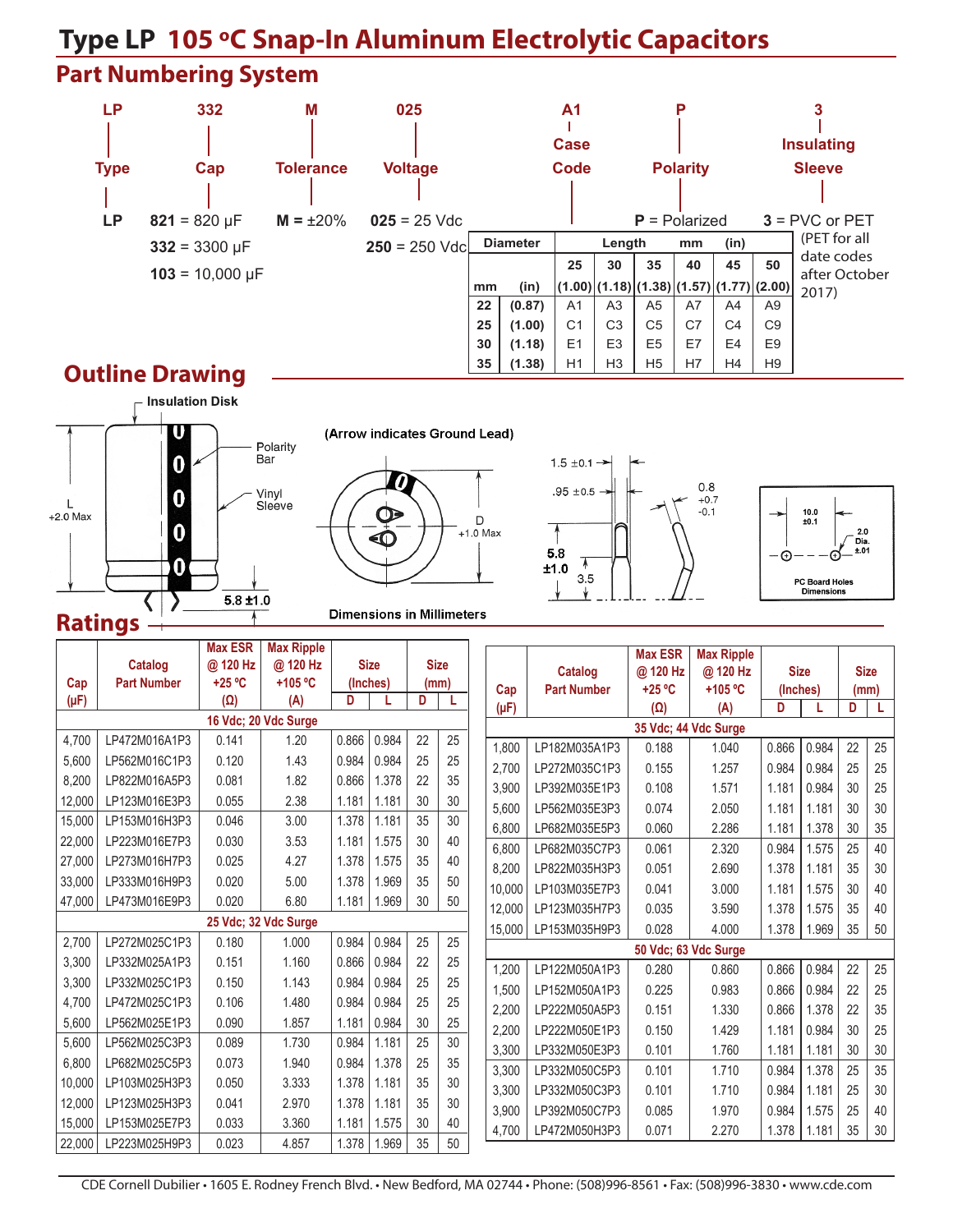|                                                                                                 |                        | <b>Max ESR</b>       | <b>Max Ripple</b> |             |       |                 |                 |                        |                    | <b>Max ESR</b>         | <b>Max Ripple</b> |             |       |             |        |
|-------------------------------------------------------------------------------------------------|------------------------|----------------------|-------------------|-------------|-------|-----------------|-----------------|------------------------|--------------------|------------------------|-------------------|-------------|-------|-------------|--------|
|                                                                                                 | <b>Catalog</b>         | @ 120 Hz             | @ 120 Hz          | <b>Size</b> |       | <b>Size</b>     |                 |                        |                    |                        |                   |             |       |             |        |
| Cap                                                                                             | <b>Part Number</b>     | +25 °C               | +105 °C           | (Inches)    |       |                 | (mm)            |                        | <b>Catalog</b>     | @ 120 Hz               | @ 120 Hz          | <b>Size</b> |       | <b>Size</b> |        |
| $(\mu F)$                                                                                       |                        | $(\Omega)$           | (A)               | D           | L     |                 | L               | Cap                    | <b>Part Number</b> | +25 °C<br>+105 °C      |                   | (Inches)    |       | (mm)        |        |
|                                                                                                 |                        | 50 Vdc; 63 Vdc Surge |                   |             |       |                 |                 | $(\mu F)$              |                    | $(\Omega)$             | (A)               | D           | L     | D           | L      |
| 5,600                                                                                           | LP562M050H5P3          | 0.059                | 2.60              | 1.378       | 1.378 | $\overline{35}$ | $\overline{35}$ |                        |                    | 200 Vdc; 250 Vdc Surge |                   |             |       |             |        |
| 6,800                                                                                           | LP682M050E7P3          | 0.049                | 3.16              | 1.181       | 1.575 | 30              | 40              | 470                    | LP471M200E1P3      | 0.540                  | 1.140             | 1.181       | 0.984 | 30          | 25     |
| 6,800                                                                                           | LP682M050E9P3          | 0.049                | 3.16              | 1.181       | 1.969 | 30              | 50              | 470                    | LP471M200H3P3      | 0.540                  | 1.143             | 1.378       | 1.181 | 35          | 30     |
| 8,200                                                                                           | LP822M050H9P3          | 0.040                | 3.43              | 1.378       | 1.969 | 35              | 50              | 560                    | LP561M200H3P3      | 0.440                  | 1.310             | 1.378       | 1.181 | 35          | 30     |
|                                                                                                 | 63 Vdc; 75 Vdc Surge   |                      |                   |             |       |                 |                 |                        |                    |                        |                   |             |       |             |        |
| 820                                                                                             | LP821M063A1P3          | 0.300                | 0.77              | 0.866       | 0.984 | 22              | 25              | 680                    | LP681M200E3P3      | 0.370                  | 1.520             | 1.181       | 1.181 | 30          | 30     |
| 1,200                                                                                           | LP122M063C1P3          | 0.210                | 0.99              | 0.984       | 0.984 | 25              | 25              | 680                    | LP681M200E5P3      | 0.370                  | 1.510             | 1.181       | 1.378 | 30          | 35     |
| 1,800                                                                                           | LP182M063A7P3          | 0.138                | 1.34              | 0.866       | 1.575 | 22              | 40              | 680                    | LP681M200H1P3      | 0.370                  | 1.510             | 1.378       | 0.984 | 35          | 25     |
| 1,800                                                                                           | LP182M063E1P3          | 0.140                | 1.37              | 1.181       | 0.984 | 30              | 25              | 820                    | LP821M200H7P3      | 0.300                  | 1.750             | 1.378       | 1.575 | 35          | 40     |
| 2,200                                                                                           | LP222M063E3P3          | 0.113                | 1.55              | 1.181       | 1.181 | 30              | 30              | 820                    | LP821M200H3P3      | 0.300                  | 1.750             | 1.378       | 1.181 | 35          | 30     |
| 3,300                                                                                           | LP332M063H3P3          | 0.076                | 2.20              | 1.378       | 1.181 | 35              | 30              | 1,000                  | LP102M200H9P3      | 0.250                  | 2.114             | 1.378       | 1.969 | 35          | 50     |
| 4,700                                                                                           | LP472M063E9P3          | 0.053                | 2.84              | 1.181       | 1.969 | 30              | 50              | 1,000                  | LP102M200H5P3      | 0.250                  | 2.114             | 1.378       | 1.378 | 35          | 35     |
| 6,800                                                                                           | LP682M063H9P3          | 0.037                | 3.36              | 1.378       | 1.969 | 35              | 50              | 1200                   | LP122M200E9P3      | 0.165                  | 2.810             | 1.181       | 1.969 | 30          | 50     |
|                                                                                                 | 100 Vdc; 125 Vdc Surge |                      |                   |             | 1,200 | LP122M200H5P3   | 0.165           | 2.740                  | 1.378              | 1.378                  | 35                | 35          |       |             |        |
| 820                                                                                             | LP821M100E1P3          | 0.3                  | 0.98              | 1.181       | 0.984 | 30              | 25              | 1,500                  | LP152M200H4P3      | 0.134                  | 3.330             | 1.378       | 1.772 | 35          | 45     |
| 2,200                                                                                           | LP222M100H7P3          | 0.113                | 2.03              | 1.378       | 1.575 | 35              | 40              |                        |                    |                        |                   |             |       |             |        |
| 2,700                                                                                           | LP272M100H9P3          | 0.092                | 2.32              | 1.378       | 1.969 | 35              | 50              | 1,800                  | LP182M200H9P3      | 0.112                  | 3.800             | 1.378       | 1.969 | 35          | 50     |
| 0.092<br>2.32<br>2,700<br>1.378<br>1.575<br>35<br>40<br>LP272M100H7P3<br>200 Vdc; 250 Vdc Surge |                        |                      |                   |             |       |                 |                 | 250 Vdc; 300 Vdc Surge |                    |                        |                   |             |       |             |        |
|                                                                                                 | LP151M200C1P3          |                      |                   | 0.984       | 0.984 |                 | 25              | 100                    | LP101M250A1P3      | 2.500                  | 0.410             | 0.866       | 0.984 | 22          | 25     |
| 150<br>150                                                                                      | LP151M200A1P3          | 1.650<br>1.650       | 0.509<br>0.509    | 0.866       | 0.984 | 25<br>22        | 25              | 150                    | LP151M250C1P3      | 1.660                  | 0.540             | 0.984       | 0.984 | 25          | 25     |
| 180                                                                                             | LP181M200C1P3          |                      | 0.571             | 0.984       | 0.984 | 25              | 25              | 180                    | LP181M250C3P3      | 1.400                  | 0.686             | 0.984       | 1.181 | 25          | 30     |
| 220                                                                                             | LP221M200C1P3          | 1.400<br>1.100       | 0.646             | 0.984       | 0.984 | 25              | 25              | 220                    | LP221M250E1P3      | 1.130                  | 0.710             | 1.181       | 0.984 | 30          | 25     |
| 220                                                                                             | LP221M200E1P3          | 1.100                | 0.646             | 1.181       | 0.984 | $30\,$          | 25              | 270                    | LP271M250C3P3      | 0.922                  | 0.840             | 0.984       | 1.181 | 25          | 30     |
| 220                                                                                             | LP221M200A3P3          | 1.130                | 0.660             | 0.866       | 1.181 | $\overline{22}$ | $\overline{30}$ | 330                    | LP331M250E3P3      | 0.750                  | 0.914             | 1.181       | 1.181 | 30          | 30     |
| 270                                                                                             | LP271M200E1P3          | 0.920                | 0.790             | 1.181       | 0.984 | 30              | 25              | 390                    | LP391M250H3P3      | 0.640                  | 1.090             | 1.378       | 1.181 | 35          | 30     |
| 270                                                                                             | LP271M200C3P3          | 0.920                | 0.790             | 0.984       | 1.181 | 25              | 30              |                        |                    |                        |                   |             |       |             |        |
| 330                                                                                             | LP331M200E3P3          | 0.750                | 0.886             | 1.181       | 1.181 | 30              | 30              | 470                    | LP471M250E7P3      | 0.530                  | 1.260             | 1.181       | 1.575 | 30          | 40     |
| 390                                                                                             | LP391M200C5P3          | 0.640                | 0.980             | 0.984       | 1.378 | 25              | 35              | 470                    | LP471M250H1P3      | 0.530                  | 1.260             | 1.378       | 0.984 | 35          | 25     |
| 470                                                                                             | LP471M200E5P3          | 0.540                | 1.143             | 1.181       | 1.378 | 30              | 35              | 560                    | LP561M250H3P3      | 0.347                  | 1.800             | 1.378       | 1.181 | 35          | $30\,$ |
|                                                                                                 |                        |                      |                   |             |       |                 |                 | 680                    | LP681M250E9P3      | 0.370                  | 1.920             | 1.181       | 1.969 | 30          | 50     |
|                                                                                                 |                        |                      |                   |             |       |                 |                 | 680                    | LP681M250H5P3      | 0.370                  | 2.070             | 1.378       | 1.378 | 35          | 35     |
|                                                                                                 |                        |                      |                   |             |       |                 |                 | 820                    | LP821M250H7P3      | 0.243                  | 2.400             | 1.378       | 1.575 | 35          | 40     |
|                                                                                                 |                        |                      |                   |             |       |                 |                 | 1,000                  | LP102M250H4P3      | 0.200                  | 2.720             | 1.378       | 1.772 | 35          | 45     |

1,200 LP122M250H9P3 0.165 3.100 1.378 1.969 35 50